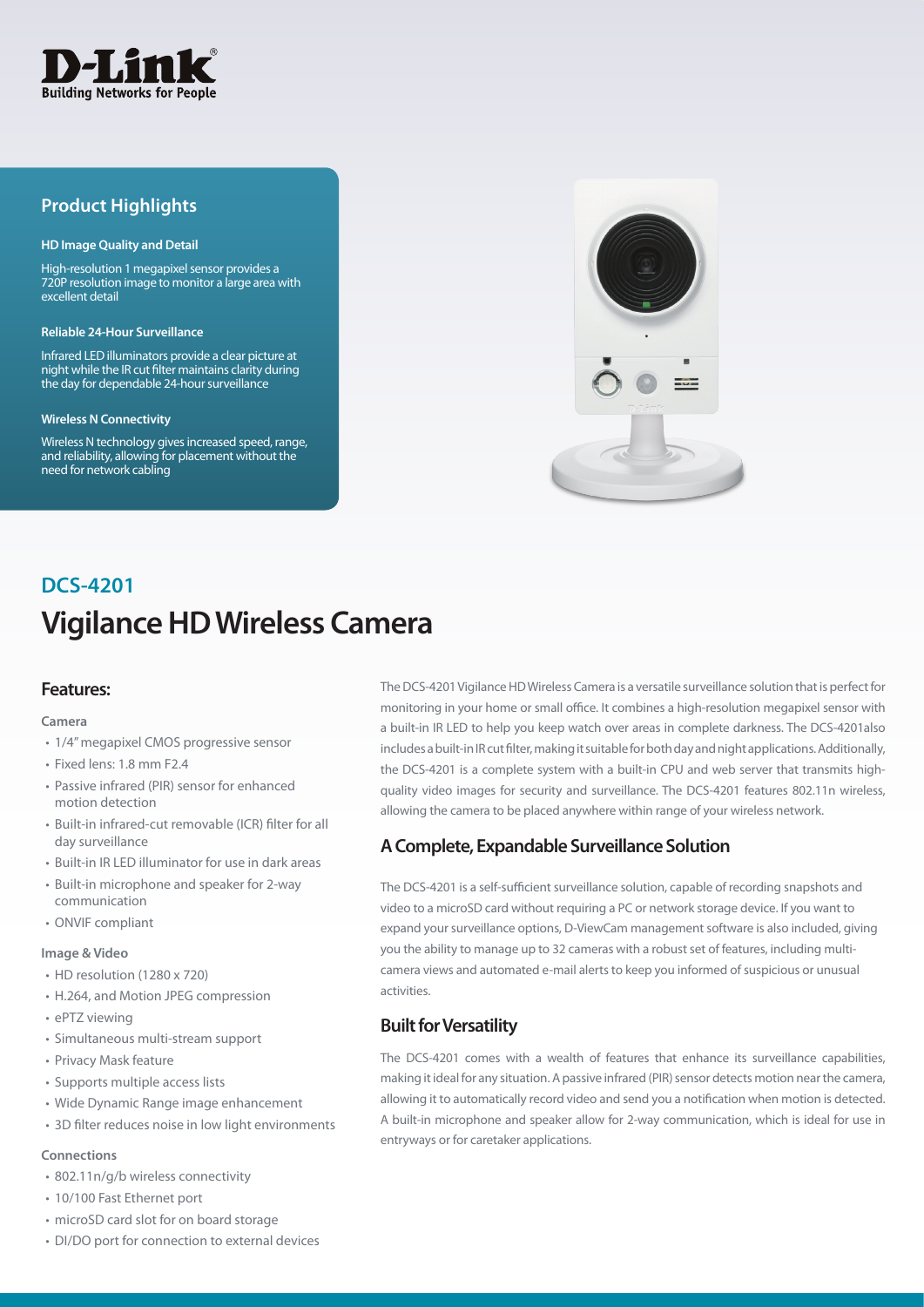# **D-Lin Building Networks for People**

# **DCS-4201 Vigilance HD Wireless Camera**

### **ePTZ For Surveying Regions Of Interest**

The ePTZ feature allows users to select a target region for close-up viewing simply by clicking on the video feed displayed within their browser. ePTZ makes use of the camera's megapixel resolution to survey a large area effortlessly. Since ePTZ requires no moving parts, there is no need to worry about the camera having mechanical failures.

## **Wireless N Connectivity**

The Vigilance HD Wireless Camera includes 802.11n wireless for fast and easy integration into your existing network environment. Wireless N allows you to stream high quality video to remote sites and mobile devices. The DCS-4201 also includes a standard Ethernet port for connections to traditional wired networks.

## **Technical Specifications**

| Camera                  |                                                                                                                                                                                                                                                                                                                   |                                                                                                                                                                                         |
|-------------------------|-------------------------------------------------------------------------------------------------------------------------------------------------------------------------------------------------------------------------------------------------------------------------------------------------------------------|-----------------------------------------------------------------------------------------------------------------------------------------------------------------------------------------|
| Camera Hardware Profile | · 1/4" megapixel progressive CMOS sensor<br>• 10 meter IR illumination distance<br>• Minimum illumination:<br>1.0 lux (color)<br>$0.5$ lux $(B/W)$<br>0 Lux (IR-LED on)<br>· Built-in Infrared-Cut Removable (ICR) filter module<br>• Built-in PIR (Passive Infrared) sensor<br>• Built-in microphone and speaker | • 10x digital zoom<br>· Fixed length: 1.8 mm<br>• Aperture: F2.4<br>• Angle of view:<br>(H) 97.6°<br>$(V) 69.2^{\circ}$<br>$(D) 108.9^\circ$                                            |
| Image Features          | • Configurable image size, quality, frame rate, and bit rate<br>• Time stamp and text overlays<br>• Configurable motion detection windows<br>· 3D noise filter for low light environments                                                                                                                         | · Configurable privacy mask zones<br>• Configurable shutter speed, brightness, saturation,<br>contrast, and sharpness<br>· Wide Dynamic Range image enhancement                         |
| Video Compression       | • Simultaneous H.264/MJPEG format compression<br>• H.264/MJPEG multicast streaming                                                                                                                                                                                                                                | • JPEG for still images                                                                                                                                                                 |
| Video Resolution        | • 16:9 - 1280 x 720, 800 x 448, 640 x 360, 480 x 272,<br>320 x 176 up to 30 fps                                                                                                                                                                                                                                   | - 4:3 - 960 x 720, 800 x 592, 640 x 480, 480 x 352,<br>320 x 240 up to 30 fps                                                                                                           |
| Connectivity            | · 802.11n/g/b wireless with WEP/WPA/WPA2 encryption                                                                                                                                                                                                                                                               | • Operates on 2.4 GHz band<br>• Maximum data rate of 135 Mbps (PHY rate) <sup>1</sup>                                                                                                   |
| Audio Support           | $\cdot$ G.711                                                                                                                                                                                                                                                                                                     | $\bullet$ AAC                                                                                                                                                                           |
| Device Interfaces       | • 10/100 BASE-TX<br>+ 802.11n/g/b WPS Button                                                                                                                                                                                                                                                                      | $\cdot$ 1 DI / 1 DO<br>• microSD card slot                                                                                                                                              |
| <b>Network</b>          |                                                                                                                                                                                                                                                                                                                   |                                                                                                                                                                                         |
| Network Protocols       | $\cdot$ IIPv6<br>$\cdot$ IPv4<br>$\cdot$ TCP/IP<br>$\cdot$ UDP<br>$\cdot$ ICMP<br>• DHCP client<br>• NTP client(D-Link)<br>• DNS client<br>· DDNS client (D-Link)<br>· SMTP client<br>• FTP client                                                                                                                | • HTTP / HTTPS<br>• Samba Client<br>• PPPoE<br>• UPnP port forwarding<br>RTP / RTSP/ RTCP<br>• IP filtering<br>$\cdot$ OoS<br>$\cdot$ CoS<br>• Multicast<br>· SNMP<br>• ONVIF compliant |
| Security                | • Administrator and user group protection<br>• Password authentication                                                                                                                                                                                                                                            | • HTTP and RTSP authentication                                                                                                                                                          |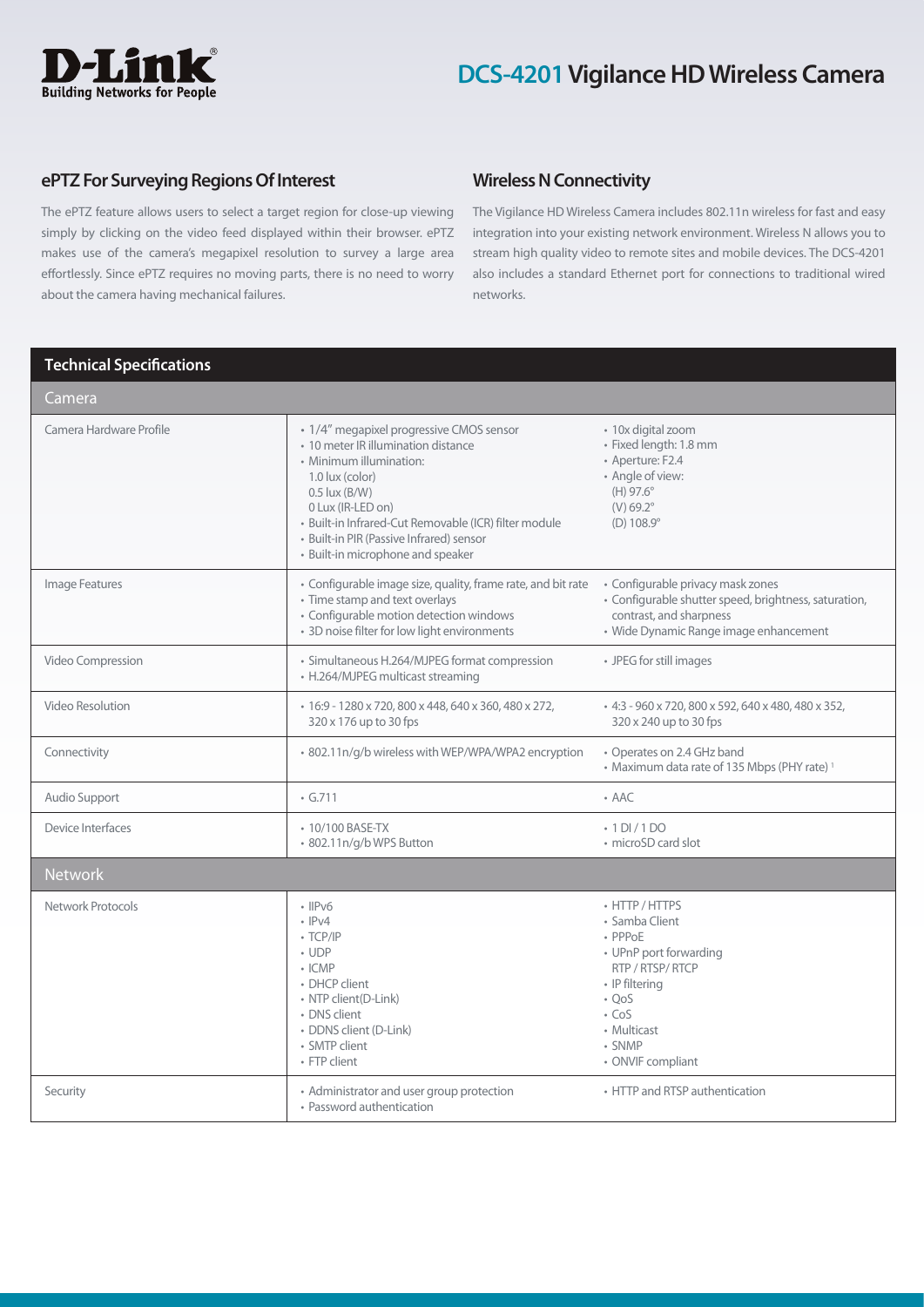

# **DCS-4201 Vigilance HD Wireless Camera**

| <b>System Management</b>              |                                                                                                                     |                                                                                                                                   |
|---------------------------------------|---------------------------------------------------------------------------------------------------------------------|-----------------------------------------------------------------------------------------------------------------------------------|
| System Requirements for Web Interface | • Operating System: Microsoft Windows 8/7/Vista                                                                     | · Browser: Internet Explorer, Firefox, or Safari                                                                                  |
| Event Management                      | • Motion detection<br>• Event notification and uploading of snapshots/video<br>clips via e-mail or FTP              | • Supports multiple HTTP, SMTP, and FTP servers<br>• Multiple event notifications<br>• Multiple recording methods for easy backup |
| Remote Management                     | • Configuration accessible via web browser                                                                          | • Take snapshots/video clips and save to local hard drive                                                                         |
| D-ViewCam™ System Requirements        | • Operating System: Microsoft Windows 8/7/Vista<br>• Web Browser: Internet Explorer 7 or higher                     | · Protocol: Standard TCP/IP                                                                                                       |
| D-ViewCam™ Software Functions         | • Remote management/control of up to 32 cameras<br>· Supports all management functions provided in web<br>interface | • Viewing of up to 32 cameras on one screen<br>· Scheduled motion triggered, or manual recording<br>options                       |
| Physical                              |                                                                                                                     |                                                                                                                                   |
| Weight                                | $\cdot$ 445 g (15.7 ounces) $\pm$ 5%                                                                                |                                                                                                                                   |
| <b>External Power Adapter</b>         | • Input: 100 to 240 V AC, 50/60 Hz                                                                                  | • Output: 5 V DC 1.2 A                                                                                                            |
| Power Consumption                     | • $4.0 \pm 5\%$ watts                                                                                               |                                                                                                                                   |
| Temperature                           | • Operating: 0 to 40 °C (32 to 104 °F)                                                                              | • Storage: -20 to 70 °C (-4 to 158 °F)                                                                                            |
| Humidity                              | • Operating: 20% to 80% non-condensing                                                                              | • Storage: 5% to 95% non-condensing                                                                                               |
| Certifications                        | $\bullet$ CE<br>$\cdot$ CE LVD                                                                                      | $\cdot$ FCC<br>• C-Tick                                                                                                           |
| <b>Dimensions</b>                     | 89<br>30.7<br>$rac{6}{81}$                                                                                          | 58<br>LN<br>ᠬ<br>Ō<br>N<br>$\overline{a}$<br><b>D-Limit</b>                                                                       |